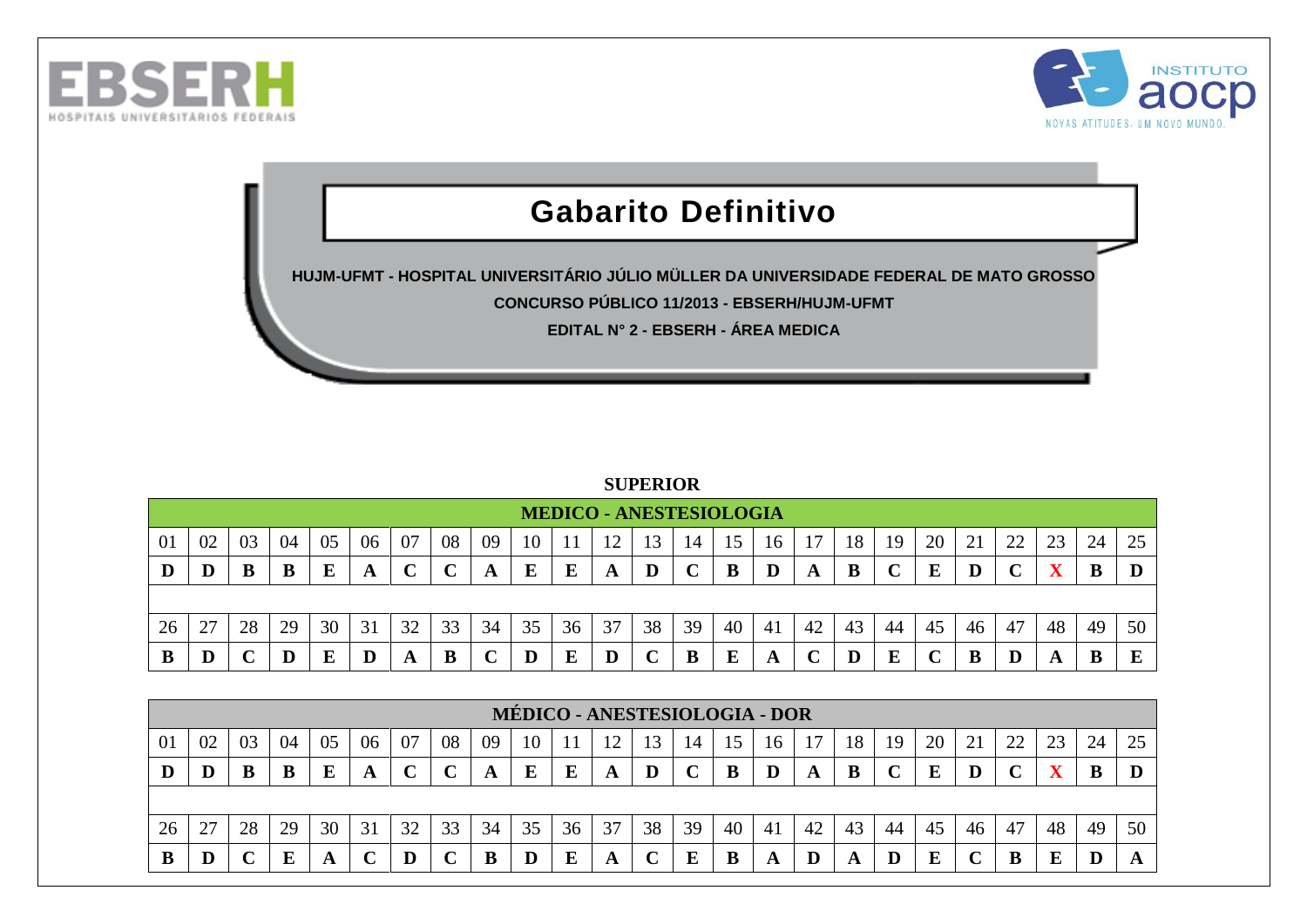|    |    |    |    |    |    |    |    |    |        |    | MÉDICO - CARDIOLOGIA |    |    |    |    |    |    |    |    |    |    |    |    |    |
|----|----|----|----|----|----|----|----|----|--------|----|----------------------|----|----|----|----|----|----|----|----|----|----|----|----|----|
| 01 | 02 | 03 | 04 | 05 | 06 | 07 | 08 | 09 | 10     |    |                      | 13 | 14 |    | 16 |    | 18 | 19 | 20 |    | 22 | 23 | 24 | 25 |
| IJ |    |    |    |    | A  |    |    | A  | E      | E  | A                    |    |    | B  | D  | A  | B  |    | E  |    |    |    | B  |    |
|    |    |    |    |    |    |    |    |    |        |    |                      |    |    |    |    |    |    |    |    |    |    |    |    |    |
| 26 |    | 28 | 29 | 30 | 31 | 32 | 33 | 34 | 35     | 36 | 37                   | 38 | 39 | 40 | 41 | 42 | 43 | 44 | 45 | 46 | 47 | 48 | 49 | 50 |
|    | A  |    | Е  |    | E  | A  | B  |    | $\sim$ |    | A                    |    | B  |    |    |    | E  | A  | D  |    | A  | F  |    |    |

|    |    |    |    |    |    |    |    |    |    |    |    |    |        | <b>MÉDICO – CARDIOLOGIA PEDIÁTRICA</b> |    |    |    |    |    |    |             |    |    |    |
|----|----|----|----|----|----|----|----|----|----|----|----|----|--------|----------------------------------------|----|----|----|----|----|----|-------------|----|----|----|
| 01 | 02 | 03 | 04 | 05 | 06 | 07 | 08 | 09 | 10 |    | 12 | 13 | 14     | 15                                     | 16 | 7  | 18 | 19 | 20 |    | 22          | 23 | 24 | 25 |
| IJ | D  | B  | B  |    | A  |    |    |    | E  | E  | A  | D  | $\sim$ |                                        | D  | A  | B  |    | E  |    | $\mathbf C$ |    |    |    |
|    |    |    |    |    |    |    |    |    |    |    |    |    |        |                                        |    |    |    |    |    |    |             |    |    |    |
| 26 | 27 | 28 | 29 | 30 | 31 | 32 | 33 | 34 | 35 | 36 | 37 | 38 | 39     | 40                                     | 41 | 42 | 43 | 44 | 45 | 46 | 47          | 48 | 49 | 50 |
| B  | A  |    |    |    | B  |    | A  |    |    | A  | ັ  |    |        |                                        | E  |    |    |    |    |    | E           |    |    |    |

|                |    |    |    |    |    |    |    |    |    |    |    |    |    |    |    | MÉDICO - CIRURGIA DE CABEÇA E PESCOÇO |    |    |    |    |    |    |    |    |
|----------------|----|----|----|----|----|----|----|----|----|----|----|----|----|----|----|---------------------------------------|----|----|----|----|----|----|----|----|
| 0 <sup>1</sup> | 02 | 03 | 04 | 05 | 06 | 07 | 08 | 09 | 10 |    |    | 13 | 14 | 15 | 16 |                                       | 18 | 19 | 20 |    | 22 | 23 | 24 | 25 |
| D              |    |    |    |    |    |    |    |    |    |    | A  |    |    | В  |    |                                       | B  |    | E  |    |    |    |    |    |
|                |    |    |    |    |    |    |    |    |    |    |    |    |    |    |    |                                       |    |    |    |    |    |    |    |    |
| 26             | 27 | 28 | 29 | 30 | 31 | 32 | 33 | 34 | 35 | 36 | 37 | 38 | 39 | 40 | 41 | 42                                    | 43 | 44 | 45 | 46 | 47 | 48 | 49 | 50 |
|                |    |    |    |    |    |    |    |    |    |    |    |    |    |    |    |                                       |    |    |    |    | A  |    |    |    |

|    |    |    |    |    |    |    |    |    |    |    | <b>MÉDICO - CIRURGIA GERAL</b> |    |              |    |     |    |    |    |    |    |    |    |    |    |
|----|----|----|----|----|----|----|----|----|----|----|--------------------------------|----|--------------|----|-----|----|----|----|----|----|----|----|----|----|
| 01 | 02 | 03 | 04 | 05 | 06 | 07 | 08 | 09 | 10 |    |                                | 13 | 14           | 15 | 16  |    | 18 | 19 | 20 | 21 | 22 |    | 24 | 25 |
| Ð  | D  |    | В  | Е  | A  |    |    | A  | E  | E  | A                              | D  | $\mathbf{C}$ | в  | D   | A  | B  |    | E  |    |    |    | B  |    |
|    |    |    |    |    |    |    |    |    |    |    |                                |    |              |    |     |    |    |    |    |    |    |    |    |    |
| 26 |    | 28 | 29 | 30 | 31 | 32 | 33 | 34 | 35 | 36 | 37                             | 38 | 39           | 40 | -41 | 42 | 43 | 44 | 45 | 46 | 47 | 48 | 49 | 50 |
|    |    |    | Е  |    | A  |    | A  |    | E  |    |                                | в  | A            | A  | D   |    | E  |    |    |    | A  |    | B  |    |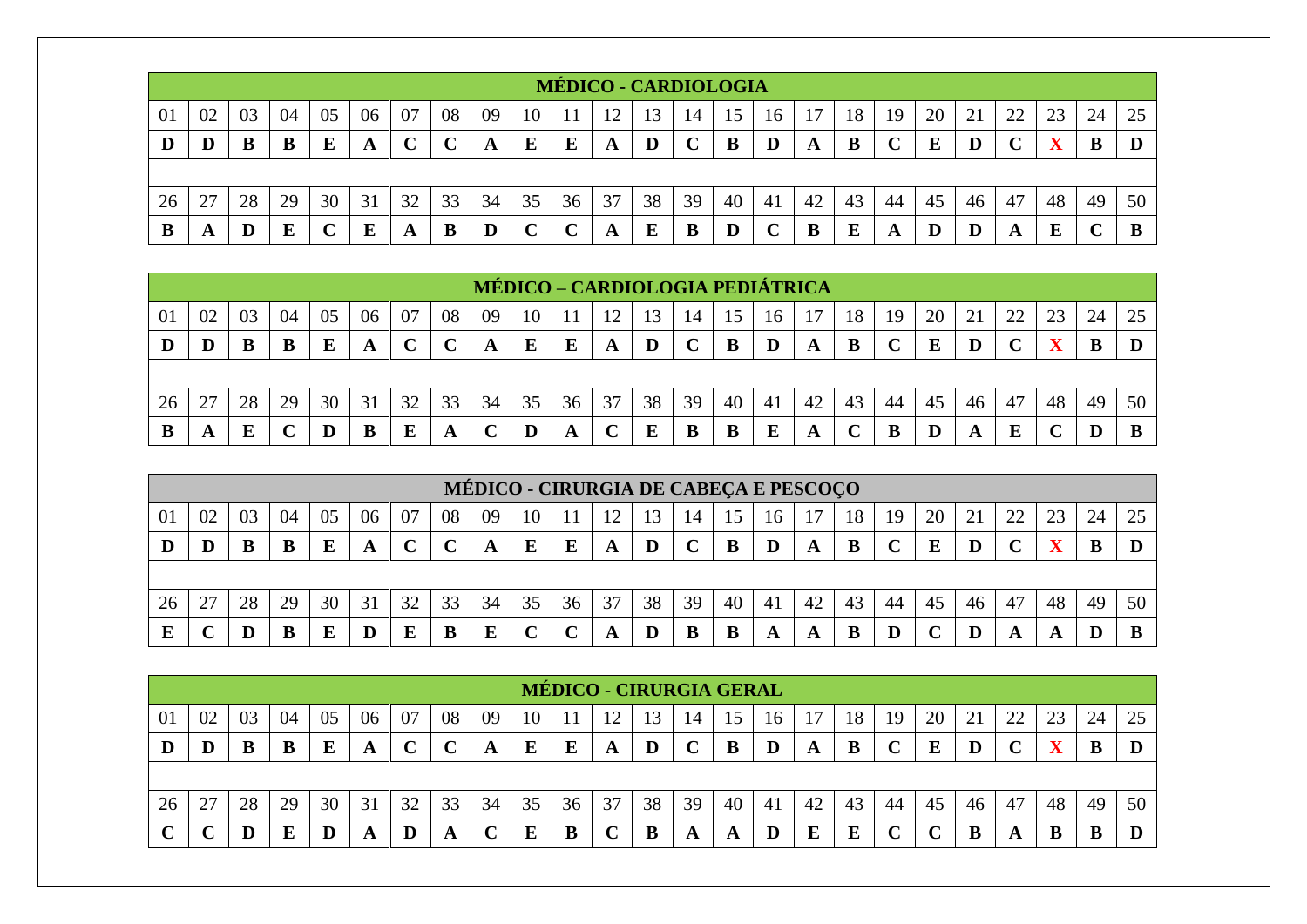|    |               |    |    |    |    |    |        |    |        |    |    | MÉDICO - CIRURGIA PLÁSTICA |    |    |    |    |    |    |    |    |        |    |    |    |
|----|---------------|----|----|----|----|----|--------|----|--------|----|----|----------------------------|----|----|----|----|----|----|----|----|--------|----|----|----|
| 01 | 02            | 03 | 04 | 05 | 06 | 07 | 08     | 09 | 10     |    |    |                            | 14 |    | 16 |    | 18 | 19 | 20 |    | 22     | 23 | 24 | 25 |
| D  |               | В  |    |    |    |    | $\sim$ | A  | E      | E  | A  |                            |    |    |    | A  | В  |    | E  |    | $\sim$ |    | B  |    |
|    |               |    |    |    |    |    |        |    |        |    |    |                            |    |    |    |    |    |    |    |    |        |    |    |    |
| 26 | $\mathcal{L}$ | 28 | 29 | 30 | 31 | 32 | 33     | 34 | 35     | 36 | 37 | 38                         | 39 | 40 | 41 | 42 | 43 | 44 | 45 | 46 | 47     | 48 | 49 | 50 |
| A  | л             | В  |    |    |    |    |        |    | ю<br>Ŀ | A  | A  | B                          | B  |    |    |    |    |    | E  |    | D      |    | В  |    |

|    |    |    |    |    |    |    |    |    |    |    |    |    |    |    | <b>MÉDICO - CIRURGIA TORÁCICA</b> |    |    |    |    |    |    |    |    |    |
|----|----|----|----|----|----|----|----|----|----|----|----|----|----|----|-----------------------------------|----|----|----|----|----|----|----|----|----|
| 01 | 02 | 03 | 04 | 05 | 06 | 07 | 08 | 09 | 10 |    | 12 | 3  | 14 |    | 16                                |    | 18 | 19 | 20 |    | 22 | 23 | 24 | 25 |
| IJ | D  | В  | B  | E  | A  |    |    |    | E  | E  | A  | D  |    |    | $\bf{D}$                          | A  | B  |    | E  |    |    |    |    |    |
|    |    |    |    |    |    |    |    |    |    |    |    |    |    |    |                                   |    |    |    |    |    |    |    |    |    |
| 26 | 27 | 28 | 29 | 30 | 31 | 32 | 33 | 34 | 35 | 36 | 37 | 38 | 39 | 40 | 41                                | 42 | 43 | 44 | 45 | 46 | 47 | 48 | 49 | 50 |
|    | B  | A  | E  | A  | A  |    |    |    |    |    |    | A  |    |    |                                   |    |    |    | E  |    |    |    |    |    |

|    |    |    |    |    |    |    |    |    |    |    | <b>MÉDICO - CIRURGIA VASCULAR</b> |    |    |    |     |    |    |    |    |    |    |    |    |    |
|----|----|----|----|----|----|----|----|----|----|----|-----------------------------------|----|----|----|-----|----|----|----|----|----|----|----|----|----|
| 01 | 02 | 03 | 04 | 05 | 06 | 07 | 08 | 09 | 10 |    |                                   | 13 | 14 | د، | 16  |    | 18 | 19 | 20 | 21 | 22 |    | 24 |    |
| IJ | D  |    |    |    | A  |    |    |    | E  | E  | A                                 |    |    | В  | D   | A  | B  |    | E  |    |    |    |    |    |
|    |    |    |    |    |    |    |    |    |    |    |                                   |    |    |    |     |    |    |    |    |    |    |    |    |    |
| 26 | 27 | 28 | 29 | 30 | 31 | 32 | 33 | 34 | 35 | 36 | 37                                | 38 | 39 | 40 | -41 | 42 | 43 | 44 | 45 | 46 | 47 | 48 | 49 | 50 |
|    |    |    | A  |    |    |    |    |    | E  |    | В                                 |    |    | E  | A   |    |    |    |    |    |    |    |    |    |

|    |    |    |    |    |    |    |                   |    |    | MÉDICO - CLÍNICA MÉDICA |    |    |    |    |    |    |    |    |    |    |    |    |    |    |
|----|----|----|----|----|----|----|-------------------|----|----|-------------------------|----|----|----|----|----|----|----|----|----|----|----|----|----|----|
| 01 | 02 | 03 | 04 | 05 | 06 | 07 | 08                | 09 | 10 |                         | 12 | 13 | 14 | 15 | 16 |    | 18 | 19 | 20 | 21 | 22 | 23 | 24 | 25 |
|    |    |    |    |    | A  |    | $\mathbf{C}$<br>ັ | A  | E  | E                       | A  | D  |    | В  | D  | A  | B  |    | E  |    |    |    |    |    |
|    |    |    |    |    |    |    |                   |    |    |                         |    |    |    |    |    |    |    |    |    |    |    |    |    |    |
| 26 | 27 | 28 | 29 | 30 | 31 | 32 | 33                | 34 | 35 | 36                      | 37 | 38 | 39 | 40 | 41 | 42 | 43 | 44 | 45 | 46 | 47 | 48 | 49 | 50 |
| B  | E  | В  |    |    | E  |    | D                 |    | A  |                         | A  |    | A  | E  | D  |    | A  | В  |    |    | A  |    |    |    |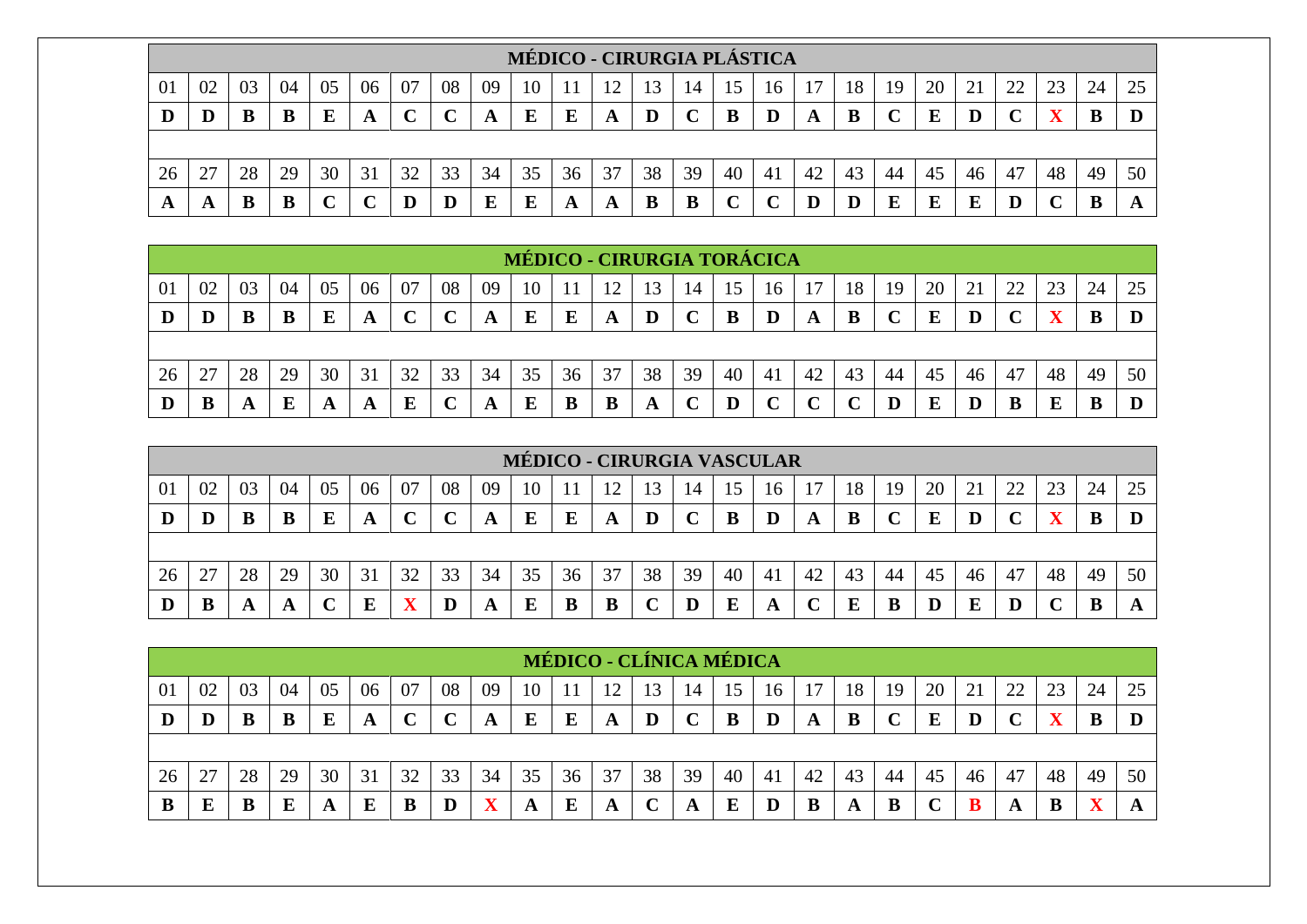|    |        |    |    |    |    |    |              |    |    |    | <b>MÉDICO - COLOPROCTOLOGIA</b> |    |    |    |     |    |    |    |    |    |    |    |    |    |
|----|--------|----|----|----|----|----|--------------|----|----|----|---------------------------------|----|----|----|-----|----|----|----|----|----|----|----|----|----|
| 01 | 02     | 03 | 04 | 05 | 06 | 07 | 08           | 09 | 10 |    | ר ו                             | 13 | 14 | 15 | 16  |    | 18 | 19 | 20 |    | 22 | 23 | 24 | 25 |
| D  |        |    |    | E  | A  |    | $\mathbf{C}$ | A  | E  | Е  | A                               |    |    | B  | D   | A  | B  |    | E  |    |    | wz | В  |    |
|    |        |    |    |    |    |    |              |    |    |    |                                 |    |    |    |     |    |    |    |    |    |    |    |    |    |
| 26 | $\cap$ | 28 | 29 | 30 | 31 | 32 | 33           | 34 | 35 | 36 | 37                              | 38 | 39 | 40 | -41 | 42 | 43 | 44 | 45 | 46 | 47 | 48 | 49 | 50 |
| ⌒  |        | A  | E  |    |    |    | E            | A  | A  | B  |                                 |    | E  | E  | E   |    |    |    | A  | A  | E  | Ľ  | В  |    |

|    |    |    |        |    |    |    |    |    |    |    |    |    | <b>MÉDICO - DERMATOLOGIA</b> |    |    |    |    |    |    |    |             |    |    |    |
|----|----|----|--------|----|----|----|----|----|----|----|----|----|------------------------------|----|----|----|----|----|----|----|-------------|----|----|----|
| 01 | 02 | 03 | 04     | 05 | 06 | 07 | 08 | 09 | 10 |    | 12 | 13 | 14                           | 15 | 16 |    | 18 | 19 | 20 | 21 | 22          | 23 | 24 | 25 |
| D  | D  | B  | B      | E  | A  |    |    |    | E  | E  | A  | D  |                              |    | D  | A  | B  |    | E  |    | $\sim$<br>◡ |    | B  |    |
|    |    |    |        |    |    |    |    |    |    |    |    |    |                              |    |    |    |    |    |    |    |             |    |    |    |
| 26 | 27 | 28 | 29     | 30 | 31 | 32 | 33 | 34 | 35 | 36 | 37 | 38 | 39                           | 40 | 41 | 42 | 43 | 44 | 45 | 46 | 47          | 48 | 49 | 50 |
| D  | A  |    | $\sim$ |    | D  | E  |    |    |    | м, |    | B  | $\sim$                       | E  | в  | D  | Е  | A  | ▾  |    | B           |    | B  |    |

|    |    |    |    |    | MÉDICO - DIAGNÓSTICO POR IMAGEM - ULTRASSONOGRAFIA GERAL |     |              |     |    |    |    |    |    |    |    |    |    |    |    |    |             |    |    |    |
|----|----|----|----|----|----------------------------------------------------------|-----|--------------|-----|----|----|----|----|----|----|----|----|----|----|----|----|-------------|----|----|----|
| 01 | 02 | 03 | 04 | 05 | 06                                                       | -07 | 08           | -09 | 10 |    | 12 | 13 | 14 | 15 | 16 |    | 18 | 19 | 20 |    | 22          | 23 | 24 | 25 |
|    |    |    | B  |    | A                                                        |     | $\mathbf{C}$ |     | E  | E  | A  |    |    | В  | D  | A  | B  |    | E  | D  | $\mathbf C$ |    |    |    |
|    |    |    |    |    |                                                          |     |              |     |    |    |    |    |    |    |    |    |    |    |    |    |             |    |    |    |
| 26 |    | 28 | 29 | 30 | 31                                                       | 32  | 33           | 34  | 35 | 36 | 37 | 38 | 39 | 40 | 41 | 42 | 43 | 44 | 45 | 46 | 47          | 48 | 49 | 50 |
|    |    |    | B  |    | E                                                        |     | A            |     | B  |    |    |    |    |    | A  | E  |    | A  | B  |    |             |    | A  |    |

|    |    |    |    |    |    |    |    |    |    |    | MÉDICO - ECOCARDIOGRAFIA |    |              |    |                    |    |    |    |    |    |    |    |    |    |
|----|----|----|----|----|----|----|----|----|----|----|--------------------------|----|--------------|----|--------------------|----|----|----|----|----|----|----|----|----|
| 01 | 02 | 03 | 04 | 05 | 06 | 07 | 08 | 09 | 10 |    | ി                        | 13 | 14           |    | 16                 |    | 18 | 19 | 20 | 21 | 22 |    | 24 |    |
| Ð  |    |    |    |    | A  |    |    | A  | E  | E  | A                        | D  | $\mathbf{C}$ | в  | D                  | A  | В  |    | E  |    |    |    | Đ  |    |
|    |    |    |    |    |    |    |    |    |    |    |                          |    |              |    |                    |    |    |    |    |    |    |    |    |    |
| 26 | 27 | 28 | 29 | 30 | 31 | 32 | 33 | 34 | 35 | 36 | 37                       | 38 | 39           | 40 | -41                | 42 | 43 | 44 | 45 | 46 | 47 | 48 | 49 | 50 |
|    |    |    |    |    |    |    | В  | A  |    |    | B                        | A  | E            | E  | $\curvearrowright$ | A  | В  |    |    |    |    |    | ы  |    |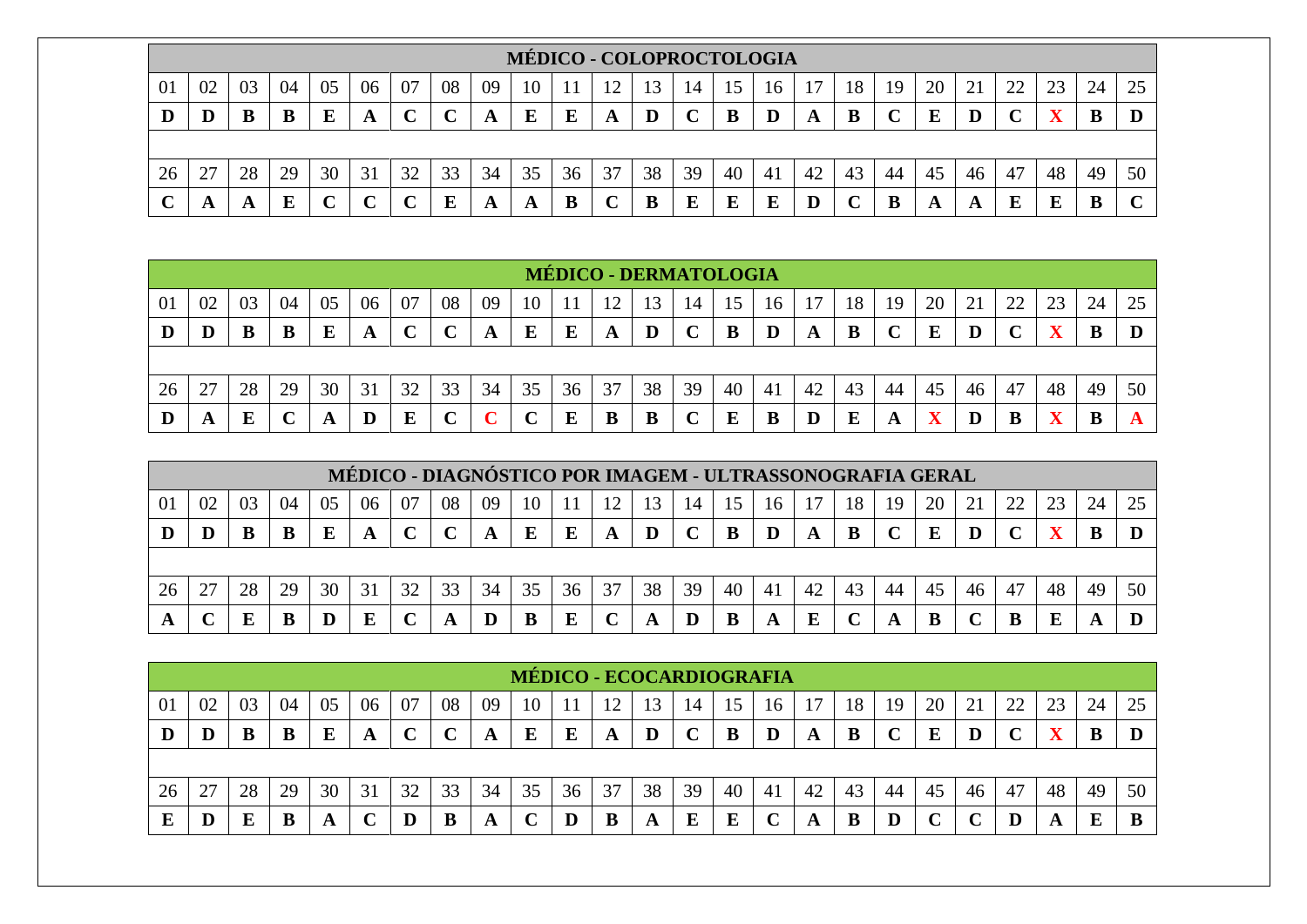|    |                                                                                                     |    |    |    |   |    |        |    |    |    |    |    |    |    |                | MÉDICO - ENDOCRINOLOGIA E METABOLOGIA |    |    |    |    |        |    |    |    |
|----|-----------------------------------------------------------------------------------------------------|----|----|----|---|----|--------|----|----|----|----|----|----|----|----------------|---------------------------------------|----|----|----|----|--------|----|----|----|
| 01 | 20<br>08<br>18<br>22<br>03<br>02<br>09<br>23<br>19<br>07<br>24<br>10<br>-04<br>05<br>14<br>U6<br>16 |    |    |    |   |    |        |    |    |    |    |    |    |    |                |                                       |    |    |    |    |        |    |    |    |
|    |                                                                                                     | В  |    |    |   |    | $\sim$ |    | E  | E  | A  |    |    |    |                |                                       | В  |    | E  |    | $\sim$ |    | В  |    |
|    |                                                                                                     |    |    |    |   |    |        |    |    |    |    |    |    |    |                |                                       |    |    |    |    |        |    |    |    |
| 26 | $\cap$                                                                                              | 28 | 29 | 30 | 2 | 32 | 33     | 34 | 35 | 36 | 37 | 38 | 39 | 40 | 4 <sub>1</sub> | 42                                    | 43 | 44 | 45 | 46 | 47     | 48 | 49 | 50 |
|    |                                                                                                     |    |    |    |   |    |        |    | D  | Е  |    |    | E  |    |                |                                       | A  |    |    |    |        |    |    |    |

|    |    |    |    |    |           |    |    |    |    | <b>MÉDICO - ENDOSCOPIA</b> |    |    |    |    |    |    |    |    |    |    |    |        |    |    |
|----|----|----|----|----|-----------|----|----|----|----|----------------------------|----|----|----|----|----|----|----|----|----|----|----|--------|----|----|
| 01 | 02 | 03 | 04 | 05 | 06        | 07 | 08 | 09 | 10 |                            | ി  | 3  | 14 |    | 16 |    | 18 | 19 | 20 | 21 | 22 | $\cap$ | 24 | 25 |
| D  | D  |    | B  | Ε  | A         |    | ◡  | A  | E  | E                          | A  | D  | ັ  |    |    |    | B  |    | E  |    |    |        | IJ |    |
|    |    |    |    |    |           |    |    |    |    |                            |    |    |    |    |    |    |    |    |    |    |    |        |    |    |
| 26 | 27 | 28 | 29 | 30 | 31        | 32 | 33 | 34 | 35 | 36                         | 37 | 38 | 39 | 40 | 41 | 42 | 43 | 44 | 45 | 46 | 47 | 48     | 49 | 50 |
| A  | B  |    |    |    | ${\bf D}$ |    | E  | в  | A  |                            | E  |    | ◡  |    | A  |    |    | В  | E  |    |    | A      | B  | ш  |

|    |    |    |    |    |    |    |              | MÉDICO - GASTROENTEROLOGIA PEDIÁTRICA |    |    |    |          |    |    |    |    |    |    |    |    |    |    |    |    |
|----|----|----|----|----|----|----|--------------|---------------------------------------|----|----|----|----------|----|----|----|----|----|----|----|----|----|----|----|----|
| 01 | 02 | 03 | 04 | 05 | 06 | 07 | 08           | 09                                    | 10 |    | 12 | 13       | 14 | 15 | 16 |    | 18 | 19 | 20 |    | 22 | 23 | 24 |    |
|    |    |    |    |    | A  |    | $\mathbf{C}$ | A                                     | E  |    | A  | $\bf{D}$ |    | в  |    |    | B  |    | E  |    |    |    |    |    |
|    |    |    |    |    |    |    |              |                                       |    |    |    |          |    |    |    |    |    |    |    |    |    |    |    |    |
| 26 | 27 | 28 | 29 | 30 | 31 | 32 | 33           | 34                                    | 35 | 36 | 37 | 38       | 39 | 40 | 41 | 42 | 43 | 44 | 45 | 46 | 47 | 48 | 49 | 50 |
|    |    |    | B  |    | D  |    | ັ            | A                                     | E  |    | D  |          |    |    | A  |    |    |    | E  |    | D  |    |    |    |

|    |    |    |    |    |    |    |    |    |    |    | MÉDICO - GERIATRIA |    |              |    |     |    |    |    |    |    |            |    |    |    |
|----|----|----|----|----|----|----|----|----|----|----|--------------------|----|--------------|----|-----|----|----|----|----|----|------------|----|----|----|
| 01 | 02 | 03 | 04 | 05 | 06 | 07 | 08 | 09 | 10 |    |                    | 13 | 14           | 15 | 16  |    | 18 | 19 | 20 | 21 | 22         |    | 24 | 25 |
| D  |    |    |    |    | A  |    |    | A  | E  | E  | A                  | D  | $\mathbf{C}$ | B  | D   | A  | B  |    | E  |    | $\sqrt{ }$ | -- | B  |    |
|    |    |    |    |    |    |    |    |    |    |    |                    |    |              |    |     |    |    |    |    |    |            |    |    |    |
| 26 | 27 | 28 | 29 | 30 | 31 | 32 | 33 | 34 | 35 | 36 | 37                 | 38 | 39           | 40 | -41 | 42 | 43 | 44 | 45 | 46 | 47         | 48 | 49 | 50 |
|    | A  |    |    |    |    |    |    | B  | A  |    |                    | E  |              | A  | B   |    |    |    | В  | A  | A          |    | D  | T. |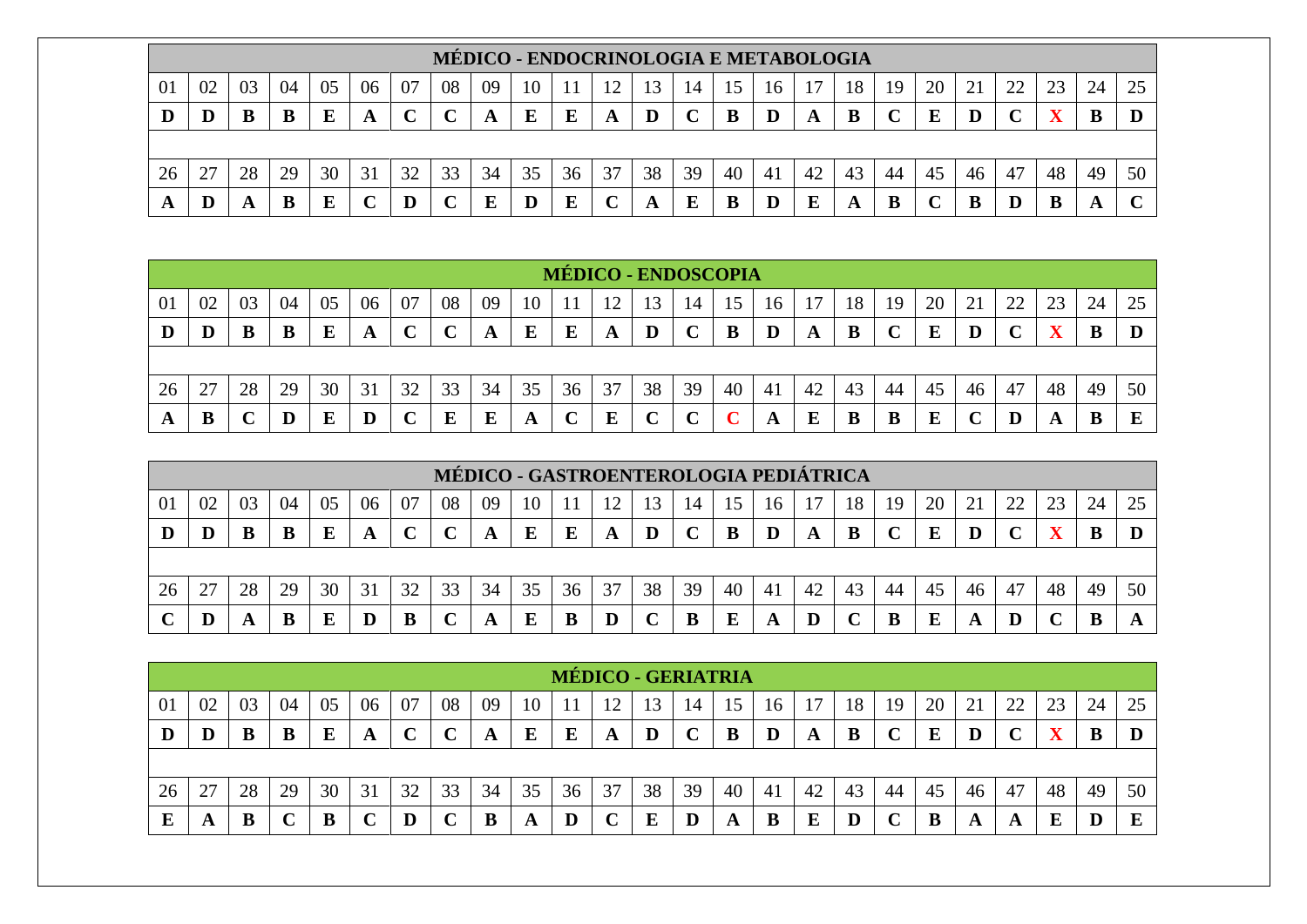|    |                                                                                                                      |    |    |    |    |    |    | MÉDICO - GINECOLOGIA E OBSTETRÍCIA |    |    |    |    |    |    |     |    |    |    |    |    |    |    |        |    |
|----|----------------------------------------------------------------------------------------------------------------------|----|----|----|----|----|----|------------------------------------|----|----|----|----|----|----|-----|----|----|----|----|----|----|----|--------|----|
| 01 | 07<br>08<br>18<br>02<br>03<br>09<br>20<br>22<br>05<br>06<br>10<br>19<br>23<br>04<br>13<br>14<br>24<br>רי<br>15<br>16 |    |    |    |    |    |    |                                    |    |    |    |    |    |    |     |    |    |    |    |    |    |    |        |    |
|    |                                                                                                                      |    |    | E  | A  |    |    | A                                  | E  | Ε  | A  |    |    |    |     |    | B  |    | E  |    |    |    | В      |    |
|    |                                                                                                                      |    |    |    |    |    |    |                                    |    |    |    |    |    |    |     |    |    |    |    |    |    |    |        |    |
| 26 |                                                                                                                      | 28 | 29 | 30 | 31 | 32 | 33 | 34                                 | 35 | 36 | 37 | 38 | 39 | 40 | -41 | 42 | 43 | 44 | 45 | 46 | 47 | 48 | 49     | 50 |
| ⌒  |                                                                                                                      |    |    |    | A  |    |    |                                    |    | B  |    |    |    |    | D   |    |    |    | E  |    |    |    | F<br>∸ |    |

|    |        |    |    |    |    |    |                         |    |    | <b>MÉDICO - HEPATOLOGIA</b> |     |    |                   |    |                |    |    |    |    |    |    |    |    |    |
|----|--------|----|----|----|----|----|-------------------------|----|----|-----------------------------|-----|----|-------------------|----|----------------|----|----|----|----|----|----|----|----|----|
| 01 | 02     | 03 | 04 | 05 | 06 | 07 | 08                      | 09 | 10 |                             | ר ו | 3  | 14                |    | 16             |    | 18 | 19 | 20 | 21 | 22 | 23 | 24 | 25 |
| D  | D      | B  | B  | E  | A  | ◡  | $\curvearrowright$<br>◡ | A  | E  | E                           | A   | D  | $\mathbf C$<br>֊  |    |                | A  | B  |    | E  |    |    |    | B  |    |
|    |        |    |    |    |    |    |                         |    |    |                             |     |    |                   |    |                |    |    |    |    |    |    |    |    |    |
| 26 | 27     | 28 | 29 | 30 | 31 | 32 | 33                      | 34 | 35 | 36                          | 37  | 38 | 39                | 40 | 4 <sub>1</sub> | 42 | 43 | 44 | 45 | 46 | 47 | 48 | 49 | 50 |
|    | $\sim$ |    | B  |    | ັ  | Е  | Е                       | B  |    |                             |     | A  | $\mathbf{C}$<br>֊ |    |                | E  |    | B  | B  |    | A  |    | D  |    |

|    |                                 |    |    |    |        |    |    |    |    |    | <b>MÉDICO - INFECTOLOGIA</b> |    |    |                         |                |    |    |    |    |    |    |    |    |    |
|----|---------------------------------|----|----|----|--------|----|----|----|----|----|------------------------------|----|----|-------------------------|----------------|----|----|----|----|----|----|----|----|----|
| 01 | 02                              | 03 | 04 | 05 | 06     | 07 | 08 | 09 | 10 |    | ∣າ                           | 13 | 14 | $\overline{\mathbf{a}}$ | 16             |    | 18 | 19 | 20 | ∠⊥ | 22 | 23 | 24 | 25 |
| D  |                                 |    |    |    | A      |    |    | A  |    |    | A                            |    |    | B                       |                |    | B  |    | E  |    |    |    |    |    |
|    |                                 |    |    |    |        |    |    |    |    |    |                              |    |    |                         |                |    |    |    |    |    |    |    |    |    |
| 26 | $\mathcal{L}$<br>$\overline{2}$ | 28 | 29 | 30 | 31     | 32 | 33 | 34 | 35 | 36 | 37                           | 38 | 39 | 40                      | 4 <sub>1</sub> | 42 | 43 | 44 | 45 | 46 | 47 | 48 | 49 | 50 |
|    |                                 |    | Đ  |    | D<br>Đ |    |    |    |    |    |                              |    | A  | В                       | E              |    |    |    | E  |    |    |    |    | E  |

|    |    |    |    |    |    |    |    |    |    |    |    |    |    |    |    | MÉDICO - INFECTOLOGIA PEDIÁTRICA |    |    |    |    |    |    |    |    |
|----|----|----|----|----|----|----|----|----|----|----|----|----|----|----|----|----------------------------------|----|----|----|----|----|----|----|----|
| 01 | 02 | 03 | 04 | 05 | 06 | 07 | 08 | 09 | 10 |    |    |    | 14 |    | 16 |                                  | 18 | 19 | 20 |    | 22 | ົ  | 24 |    |
| IJ | D  |    |    |    | A  |    |    |    | E  | E  | A  |    |    |    |    |                                  | B  |    | г  |    |    |    |    |    |
|    |    |    |    |    |    |    |    |    |    |    |    |    |    |    |    |                                  |    |    |    |    |    |    |    |    |
| 26 |    | 28 | 29 | 30 | 31 | 32 | 33 | 34 | 35 | 36 | 37 | 38 | 39 | 40 | 41 | 42                               | 43 | 44 | 45 | 46 | 47 | 48 | 49 | 50 |
|    | A  |    |    |    |    |    | A  |    |    | E  |    | B  | A  |    | E  |                                  | A  |    | B  |    | E  |    |    |    |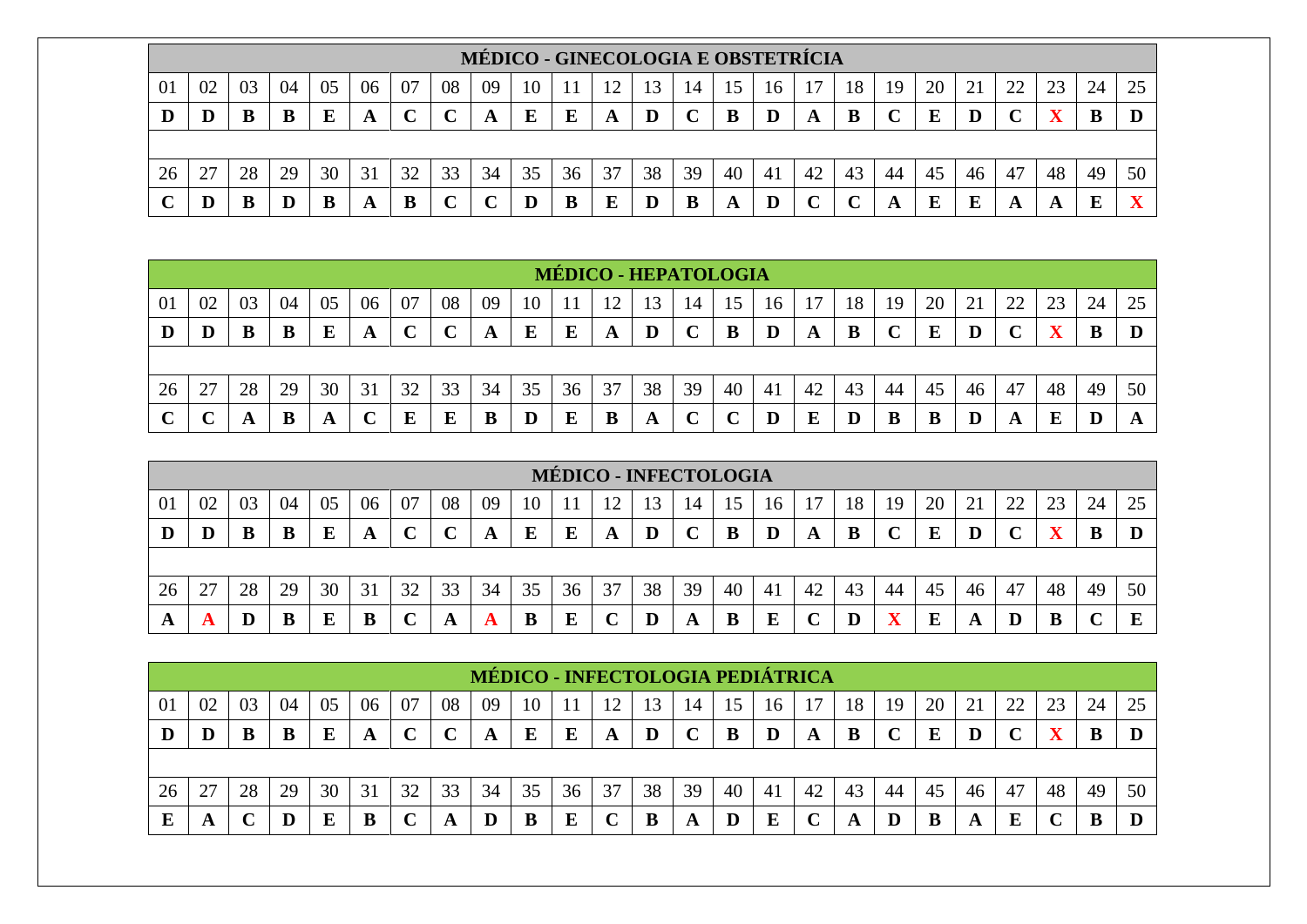|    |                                                                                                                      |    |    |    |                  |    |    |    |    |    | <b>MÉDICO - MEDICINA DO TRABALHO</b> |    |    |    |     |    |    |    |    |    |    |    |    |    |
|----|----------------------------------------------------------------------------------------------------------------------|----|----|----|------------------|----|----|----|----|----|--------------------------------------|----|----|----|-----|----|----|----|----|----|----|----|----|----|
| 01 | 07<br>08<br>18<br>02<br>03<br>09<br>20<br>22<br>25<br>05<br>06<br>10<br>23<br>04<br>19<br>13<br>24<br>14<br>16<br>15 |    |    |    |                  |    |    |    |    |    |                                      |    |    |    |     |    |    |    |    |    |    |    |    |    |
|    |                                                                                                                      |    |    | E  | A                |    |    | A  | E  | Ε  | A                                    |    | ֊  | B  |     |    | B  |    | F  |    |    |    | В  |    |
|    |                                                                                                                      |    |    |    |                  |    |    |    |    |    |                                      |    |    |    |     |    |    |    |    |    |    |    |    |    |
| 26 |                                                                                                                      | 28 | 29 | 30 | 31               | 32 | 33 | 34 | 35 | 36 | 37                                   | 38 | 39 | 40 | -41 | 42 | 43 | 44 | 45 | 46 | 47 | 48 | 49 | 50 |
|    |                                                                                                                      |    |    |    | $\boldsymbol{A}$ |    |    |    | E  |    |                                      |    |    | E  |     |    | A  |    |    |    |    | В  |    |    |

|    |    |    |    |    |    |    |    |    |    |    |    |    |    |    | <b>MÉDICO - MEDICINA INTENSIVA</b> |    |    |    |    |    |    |    |    |    |
|----|----|----|----|----|----|----|----|----|----|----|----|----|----|----|------------------------------------|----|----|----|----|----|----|----|----|----|
| 01 | 02 | 03 | 04 | 05 | 06 | 07 | 08 | 09 | 10 |    | 12 | 13 | 14 |    | 16                                 |    | 18 | 19 | 20 | 21 | 22 | 23 | 24 |    |
| D  | D  | B  | B  | E  | A  |    |    |    | E  | Е  | A  |    |    |    |                                    | A  | B  |    | E  |    |    |    | ĸ  |    |
|    |    |    |    |    |    |    |    |    |    |    |    |    |    |    |                                    |    |    |    |    |    |    |    |    |    |
| 26 | 27 | 28 | 29 | 30 | 31 | 32 | 33 | 34 | 35 | 36 | 37 | 38 | 39 | 40 | 41                                 | 42 | 43 | 44 | 45 | 46 | 47 | 48 | 49 | 50 |
| D  | A  | E  | B  |    | ֊  |    | E  |    | A  |    | ັ  | E  |    |    | B                                  |    | A  |    |    |    | B  |    | D  |    |

|    |    |    |    |    |    |    |    |    |    |    | MÉDICO - NEFROLOGIA PEDIÁTRICA |    |    |    |    |    |    |    |    |    |    |    |    |    |
|----|----|----|----|----|----|----|----|----|----|----|--------------------------------|----|----|----|----|----|----|----|----|----|----|----|----|----|
| 01 | 02 | 03 | 04 | 05 | 06 | 07 | 08 | 09 | 10 |    | 12                             | 13 | 14 | 15 | 16 |    | 18 | 19 | 20 |    | 22 | 23 | 24 | 25 |
| D  |    |    |    |    | A  |    | ັ  | A  |    |    | A                              |    |    | B  |    |    | B  |    | E  |    |    |    |    |    |
|    |    |    |    |    |    |    |    |    |    |    |                                |    |    |    |    |    |    |    |    |    |    |    |    |    |
| 26 | 27 | 28 | 29 | 30 | 31 | 32 | 33 | 34 | 35 | 36 | 37                             | 38 | 39 | 40 | 41 | 42 | 43 | 44 | 45 | 46 | 47 | 48 | 49 | 50 |
|    |    |    | Ш  |    | E  |    | Ľ  |    | A  |    |                                | в  |    |    | B  |    | A  |    | D  | E  | E  | A  |    |    |

|    |    |    |    |    |    |    |        |    |    |    | <b>MÉDICO - NEONATOLOGIA</b> |    |    |    |    |    |    |    |    |    |        |    |    |    |
|----|----|----|----|----|----|----|--------|----|----|----|------------------------------|----|----|----|----|----|----|----|----|----|--------|----|----|----|
| 01 | 02 | 03 | 04 | 05 | 06 | 07 | 08     | 09 | 10 |    |                              | 13 | 14 |    | 16 |    | 18 | 19 | 20 | 21 | 22     |    | 24 | 25 |
| D  | D  |    | B  | E  | A  |    | $\sim$ | A  | E  | E  | A                            | D  |    |    |    | A  | B  |    | E  |    | $\sim$ |    | ĸ  |    |
|    |    |    |    |    |    |    |        |    |    |    |                              |    |    |    |    |    |    |    |    |    |        |    |    |    |
| 26 | 27 | 28 | 29 | 30 | 31 | 30 | 33     | 34 | 35 | 36 | 37                           | 38 | 39 | 40 | 41 | 42 | 43 | 44 | 45 | 46 | 47     | 48 | 49 | 50 |
|    | A  |    | в  |    | E  |    |        |    | A  | В  |                              |    | E  |    |    |    | B  |    | A  | A  | A      |    |    |    |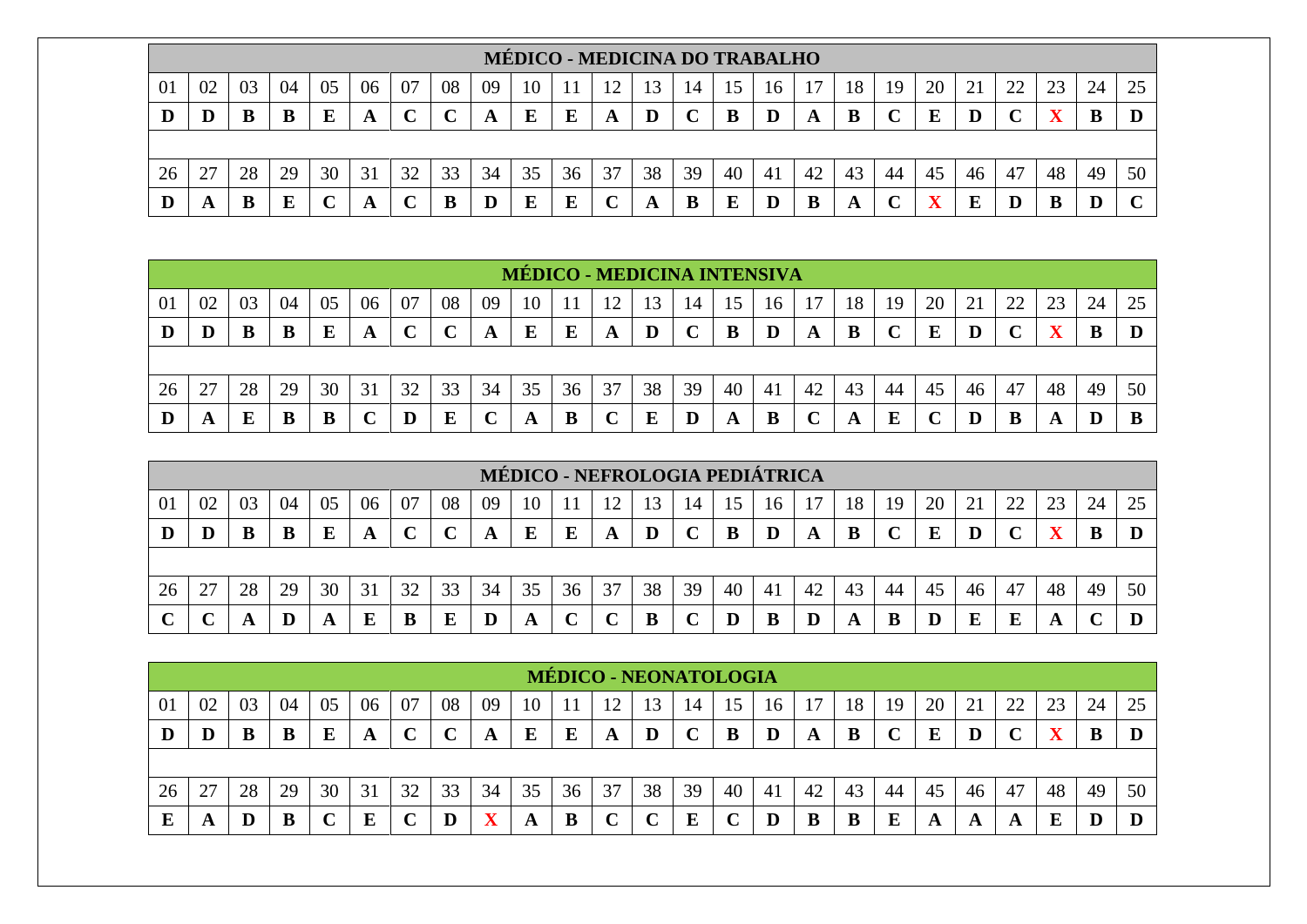|    |              |    |    |    |    |    |    |    |    |    |            |    | <b>MÉDICO - NEUROLOGIA</b> |    |     |    |    |    |    |    |    |    |    |    |
|----|--------------|----|----|----|----|----|----|----|----|----|------------|----|----------------------------|----|-----|----|----|----|----|----|----|----|----|----|
| 01 | 02           |    | 04 | 05 | 06 | 07 | 08 | 09 | 10 |    | $\sqrt{2}$ | 13 | 14                         | 15 | 16  |    | 18 | 19 | 20 | 21 | 22 | 23 | 24 | 25 |
|    |              | В  | B  |    |    |    | n  |    | E  | Е  | A          | D  |                            |    | D   | A  |    |    | F  |    |    |    | D  |    |
|    |              |    |    |    |    |    |    |    |    |    |            |    |                            |    |     |    |    |    |    |    |    |    |    |    |
| 26 | $2^{\prime}$ | 28 | 29 | 30 | 31 | 32 | 33 | 34 | 35 | 36 | 37         | 38 | 39                         | 40 | -41 | 42 | 43 | 44 | 45 | 46 | 47 | 48 | 49 | 50 |
| B  |              |    |    | A  | D  | A  | B  | E  | ◡  | B  | E          |    |                            | В  | ⌒   |    | F  |    |    |    | E  |    |    |    |

|    |    |    |    |    |    |    |    |    |    | <b>MÉDICO - OFTALMOLOGIA</b> |    |    |    |    |    |              |    |    |    |    |    |    |    |        |
|----|----|----|----|----|----|----|----|----|----|------------------------------|----|----|----|----|----|--------------|----|----|----|----|----|----|----|--------|
| 01 | 02 | 03 | 04 | 05 | 06 | 07 | 08 | 09 | 10 |                              | ി  | 3  | 14 |    | 16 |              | 18 | 19 | 20 | 21 | 22 |    | 24 | 25     |
| D  | D  | В  | B  | Ε  | A  |    | ◡  | A  | E  | E                            | A  | D  | ັ  |    |    | $\mathbf{A}$ | B  |    | E  |    |    |    | B  |        |
|    |    |    |    |    |    |    |    |    |    |                              |    |    |    |    |    |              |    |    |    |    |    |    |    |        |
| 26 | 27 | 28 | 29 | 30 | 31 | 32 | 33 | 34 | 35 | 36                           | 37 | 38 | 39 | 40 | 41 | 42           | 43 | 44 | 45 | 46 | 47 | 48 | 49 | 50     |
|    |    |    | A  |    | D  | B  | E  |    | E  |                              | E  |    | E  |    |    |              | A  |    | D  |    | B  | A  | A  | $\sim$ |

|    |        |    |    |    |    |    |    |    |    |    |    |    |    |    |    | MÉDICO - ORTOPEDIA E TRAUMATOLOGIA |    |    |    |    |    |    |    |    |
|----|--------|----|----|----|----|----|----|----|----|----|----|----|----|----|----|------------------------------------|----|----|----|----|----|----|----|----|
| 01 | 02     | 03 | 04 | 05 | 06 | 07 | 08 | 09 | 10 |    | 12 | 13 | 14 |    | 16 |                                    | 18 | 19 | 20 |    | 22 | 23 | 24 |    |
|    |        |    |    |    | A  |    |    | A  |    |    | A  |    |    | в  |    |                                    | B  |    | E  |    |    |    |    |    |
|    |        |    |    |    |    |    |    |    |    |    |    |    |    |    |    |                                    |    |    |    |    |    |    |    |    |
| 26 | $\cap$ | 28 | 29 | 30 | 31 | 32 | 33 | 34 | 35 | 36 | 37 | 38 | 39 | 40 | 41 | 42                                 | 43 | 44 | 45 | 46 | 47 | 48 | 49 | 50 |
|    |        |    |    |    |    |    |    |    |    |    |    |    |    |    |    |                                    |    |    |    |    | A  |    |    |    |

|    |    |    |    |    |    |    |    |    |    |    | <b>MÉDICO - OTORRINOLARINGOLOGISTA</b> |    |    |    |    |    |    |    |    |    |    |    |    |    |
|----|----|----|----|----|----|----|----|----|----|----|----------------------------------------|----|----|----|----|----|----|----|----|----|----|----|----|----|
| 01 | 02 | 03 | 04 | 05 | 06 | 07 | 08 | 09 | 10 |    | 12                                     | 3  | 14 |    | 16 |    | 18 | 19 | 20 | 21 | 22 | ົ  | 24 |    |
| IJ | D  |    |    |    | A  |    |    |    | E  | E  | A                                      |    |    |    |    | A  | B  |    | E  |    |    |    |    |    |
|    |    |    |    |    |    |    |    |    |    |    |                                        |    |    |    |    |    |    |    |    |    |    |    |    |    |
| 26 | 27 | 28 | 29 | 30 | 31 | 32 | 33 | 34 | 35 | 36 | 37                                     | 38 | 39 | 40 | 41 | 42 | 43 | 44 | 45 | 46 | 47 | 48 | 49 | 50 |
|    |    |    |    |    | A  |    |    |    |    |    |                                        | A  |    | A  | B  |    |    |    | E  |    | Б  |    | ш  |    |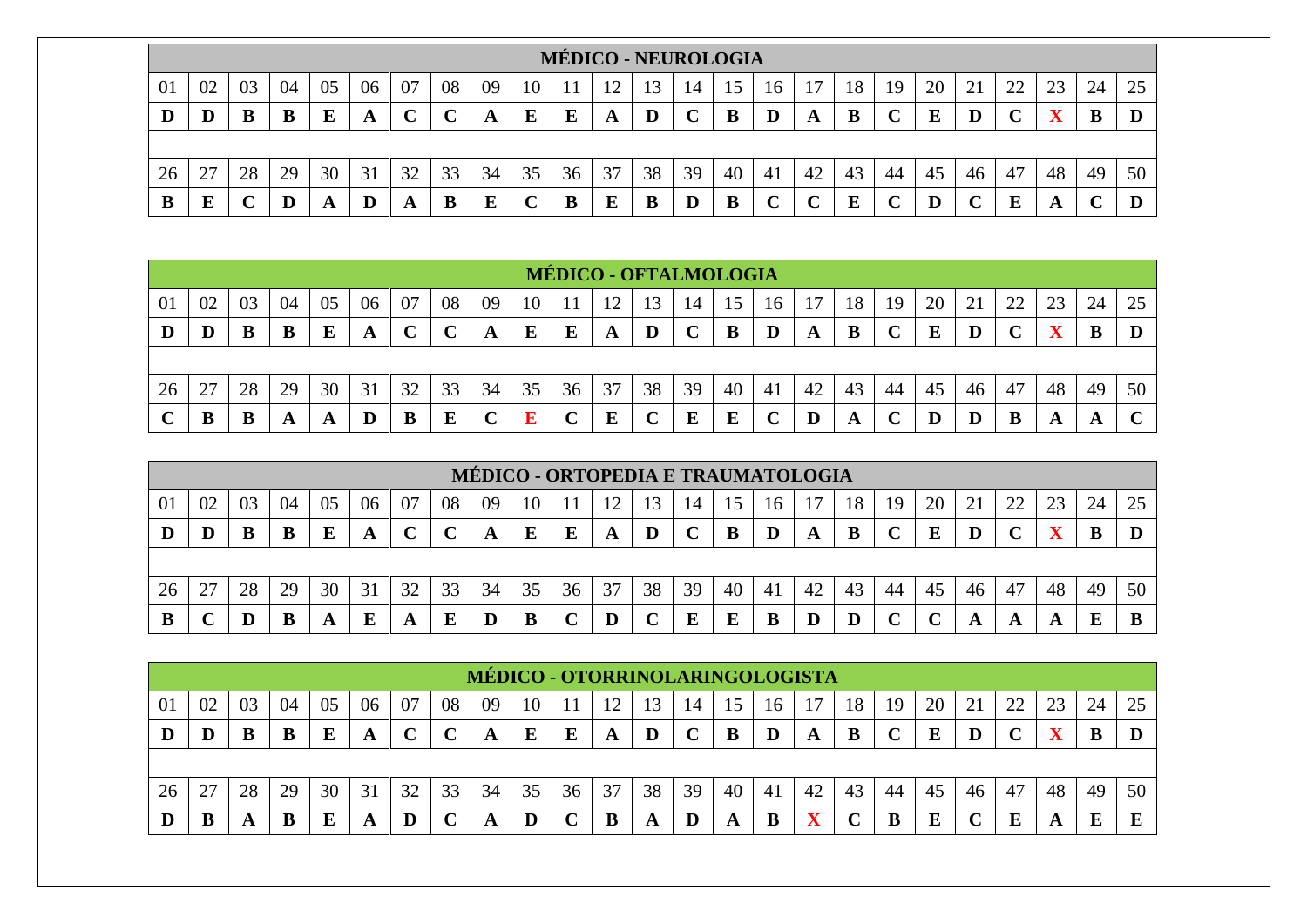|    |    |    |    |    |    |    |    |    |    | <b>MÉDICO - PATOLOGIA</b> |    |    |    |    |    |    |    |    |    |    |    |    |    |    |
|----|----|----|----|----|----|----|----|----|----|---------------------------|----|----|----|----|----|----|----|----|----|----|----|----|----|----|
| 01 | 02 | 03 | 04 | 05 | 06 | 07 | 08 | 09 | 10 |                           | ∣າ | 13 | 14 | 15 | 16 |    | 18 | 19 | 20 | 21 | 22 | 23 | 24 | 25 |
|    | D  |    | B  |    | A  |    |    | A  | E  |                           | A  |    |    |    |    | A  | B  |    | E  |    |    | 57 |    |    |
|    |    |    |    |    |    |    |    |    |    |                           |    |    |    |    |    |    |    |    |    |    |    |    |    |    |
| 26 | 27 | 28 | 29 | 30 | 31 | 32 | 33 | 34 | 35 | 36                        | 37 | 38 | 39 | 40 | 41 | 42 | 43 | 44 | 45 | 46 | 47 | 48 | 49 | 50 |
|    |    |    | D  |    | A  |    |    | В  |    |                           |    | E  | E  | E  |    |    | A  |    | Ð  |    |    | D  |    |    |

|    |    |    |    |    |    |    |    |    |    |    | <b>MÉDICO – PEDIATRIA</b> |    |    |    |    |    |    |    |    |    |    |    |    |    |
|----|----|----|----|----|----|----|----|----|----|----|---------------------------|----|----|----|----|----|----|----|----|----|----|----|----|----|
| 01 | 02 | 03 | 04 | 05 | 06 | 07 | 08 | 09 | 10 |    | ۱۹                        | 13 | 14 | 15 | 16 |    | 18 | 19 | 20 |    | 22 | 23 | 24 | 25 |
| D  | D  |    | B  | Е  | A  |    | ◡  | A  | E  | E  | A                         | IJ |    | D  | D  | A  | B  |    | E  |    |    |    | B  |    |
|    |    |    |    |    |    |    |    |    |    |    |                           |    |    |    |    |    |    |    |    |    |    |    |    |    |
| 26 | 27 | 28 | 29 | 30 | 31 | 32 | 33 | 34 | 35 | 36 | 37                        | 38 | 39 | 40 | 41 | 42 | 43 | 44 | 45 | 46 | 47 | 48 | 49 | 50 |
| A  |    | D  | B  |    |    | A  | D  |    | E  | A  |                           |    | B  |    |    | D  | E  | B  | A  |    | E  | В  |    | E  |

|    |    |    |    |    |    |    |                  |    |    |    | MÉDICO - PSIQUIATRIA |    |    |    |                |    |    |    |    |    |    |    |    |    |
|----|----|----|----|----|----|----|------------------|----|----|----|----------------------|----|----|----|----------------|----|----|----|----|----|----|----|----|----|
| 01 | 02 | 03 | 04 | 05 | 06 | 07 | 08               | 09 | 10 |    | ി                    | 13 | 14 | 15 | 16             |    | 18 | 19 | 20 | ∠⊥ | 22 | 23 | 24 | 25 |
| D  | D  |    |    |    | A  |    | $\mathbf C$<br>ັ |    | E  | E  | A                    |    |    | В  |                | A  | B  |    | E  |    |    |    |    |    |
|    |    |    |    |    |    |    |                  |    |    |    |                      |    |    |    |                |    |    |    |    |    |    |    |    |    |
| 26 | 27 | 28 | 29 | 30 | 31 | 32 | 33               | 34 | 35 | 36 | 37                   | 38 | 39 | 40 | 4 <sub>1</sub> | 42 | 43 | 44 | 45 | 46 | 47 | 48 | 49 | 50 |
| Đ  |    |    |    |    | ັ  |    |                  |    | E  |    |                      |    | A  | E  |                |    |    |    |    |    |    |    | A  |    |

|    |    |    |    |    |    |    |            | MÉDICO - RADIOLOGIA E DIAGNÓSTICO POR IMAGEM |    |    |    |    |             |    |    |    |    |    |    |    |             |    |    |    |
|----|----|----|----|----|----|----|------------|----------------------------------------------|----|----|----|----|-------------|----|----|----|----|----|----|----|-------------|----|----|----|
| 01 | 02 | 03 | 04 | 05 | 06 | 07 | 08         | 09                                           | 10 |    | 12 |    | 14          |    | 16 |    | 18 | 19 | 20 |    | 22          | 23 | 24 |    |
|    |    |    |    |    | A  |    | $\sqrt{ }$ |                                              | E  | E  | A  |    | $\mathbf C$ | B  | D  |    |    |    | E  |    | $\mathbf C$ |    | B  |    |
|    |    |    |    |    |    |    |            |                                              |    |    |    |    |             |    |    |    |    |    |    |    |             |    |    |    |
| 26 |    | 28 | 29 | 30 | 31 | 32 | 33         | 34                                           | 35 | 36 | 37 | 38 | 39          | 40 | 41 | 42 | 43 | 44 | 45 | 46 | 47          | 48 | 49 | 50 |
|    | E  |    |    |    | A  | E  |            |                                              |    | Е  | A  |    |             |    |    |    | A  | г  |    |    |             |    | A  |    |